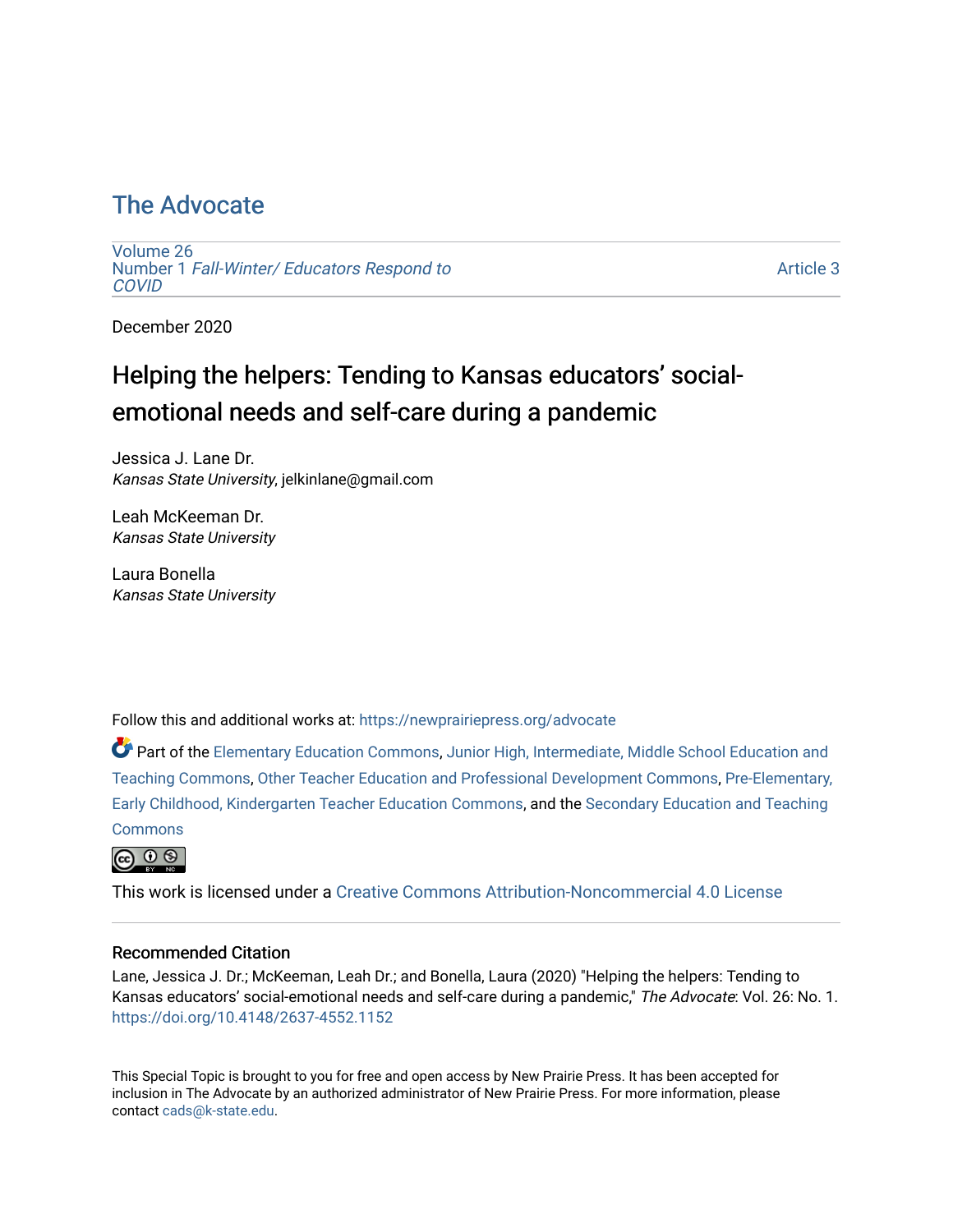### Helping the helpers: Tending to Kansas educators' social-emotional needs and self-care during a pandemic

#### Abstract

On a typical day, pre-COVID 19, educators are pulled in many directions, making hundreds, if not thousands, of quick decisions. Today those dynamics are heightened with varied and additional competing needs. However, what has not changed is the essential role of an educator. Caring for students in a time of such uncertainty seems critical. However, while there is serious and necessary demand for caring for the students and families, one population that is gravely being overlooked are the helpers. The educators. Less emphasis is being placed on the wellness and self-care of those who are offering those needed social-emotional supports. For a myriad of reasons, it is clear that emphasis must be placed on tending to the needs of Kansas educators' well-being. In an effort to maintain educator passion and performance, messages around self-care, building social-emotionally competent classrooms and school climates are addressed.

#### Keywords

social-emotional, self-care, help, connecting, educators, passion, teachers, school counselors, administrators, COVID-19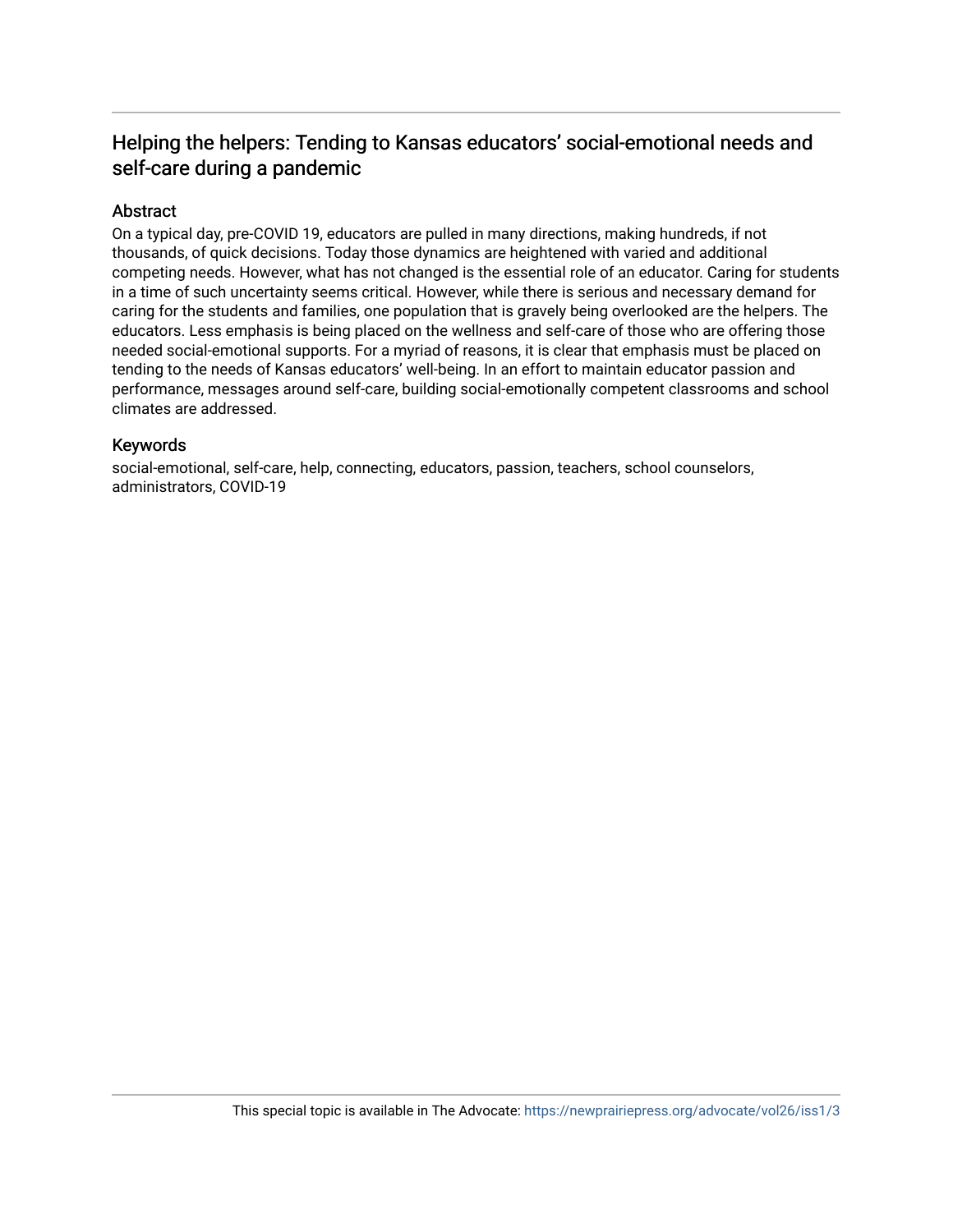# **Helping the Helpers: Tending to Kansas educators' socialemotional needs and self-care during a pandemic**

### *Dr. Jessica J. Lane, Kansas State University Dr. Leah McKeeman, Kansas State University Laura Bonella, MA, MLS, Kansas State University*

*Jessica Lane is an assistant professor in counselor education and supervision at Kansas State University. Prior to serving as a counselor educator, she was an elementary teacher and school counselor in Kansas. She also served as faculty for nine years in preparing P-12 preservice teachers at Kansas State. Dr. Lane's research interests include: collaboration between school counselors and administrators; social-emotional advocacy and support; rural counseling and mental health; elementary school counseling; and kindergarten transition.* 

*Leah McKeeman is an assistant professor in curriculum and instruction at Kansas State University. She holds a Kansas teaching license in French, ESOL, and as a reading specialist. She has taught all ages within public and private schools working with dense urban environments, suburban neighborhoods, and in rural settings. Dr. McKeeman is passionate about education, and is driven to foster a love of learning in all students.*

#### *Laura Bonella is an academic services librarian at K-State Libraries. She supports information literacy and faculty and student research in education and social sciences.*

Some see education as a profession, others refer to it as a calling; either way, education requires passion. "Passion is seeking for the new, and experiencing new ideas. Passion is the basis of effective teaching," (Serin, 2017, p. 60). The passion for teaching and learning, and the passion for connecting with, helping, and having a positive impact on others is often what brings people into the profession. Today's educators are facing unprecedented challenges and opportunities during these extraordinary times, and their passion for the profession must be protected and sustained.

During the spring of 2020, many Kansas teachers wished their students a safe and fun spring break to later find out that school would not resume as they knew it for the remainder of the academic year. Students and educators began continuous learning efforts while facing changing dynamics and stressors such as isolation, limited support, insecurity and tension. This quick shift impacted more than just teaching and learning, it spread to home and family, impacting all aspects of life.

#### **Sudden Shifts**

In March 2020, Kansas was the first state to close due to the pandemic and move to continuous learning from home. As a result, Kansas educators had ten days to change delivery models. Educators all across the state were propelled into a new way of teaching, and students were thrust into a new way of learning. In an effort to examine the changing landscape for their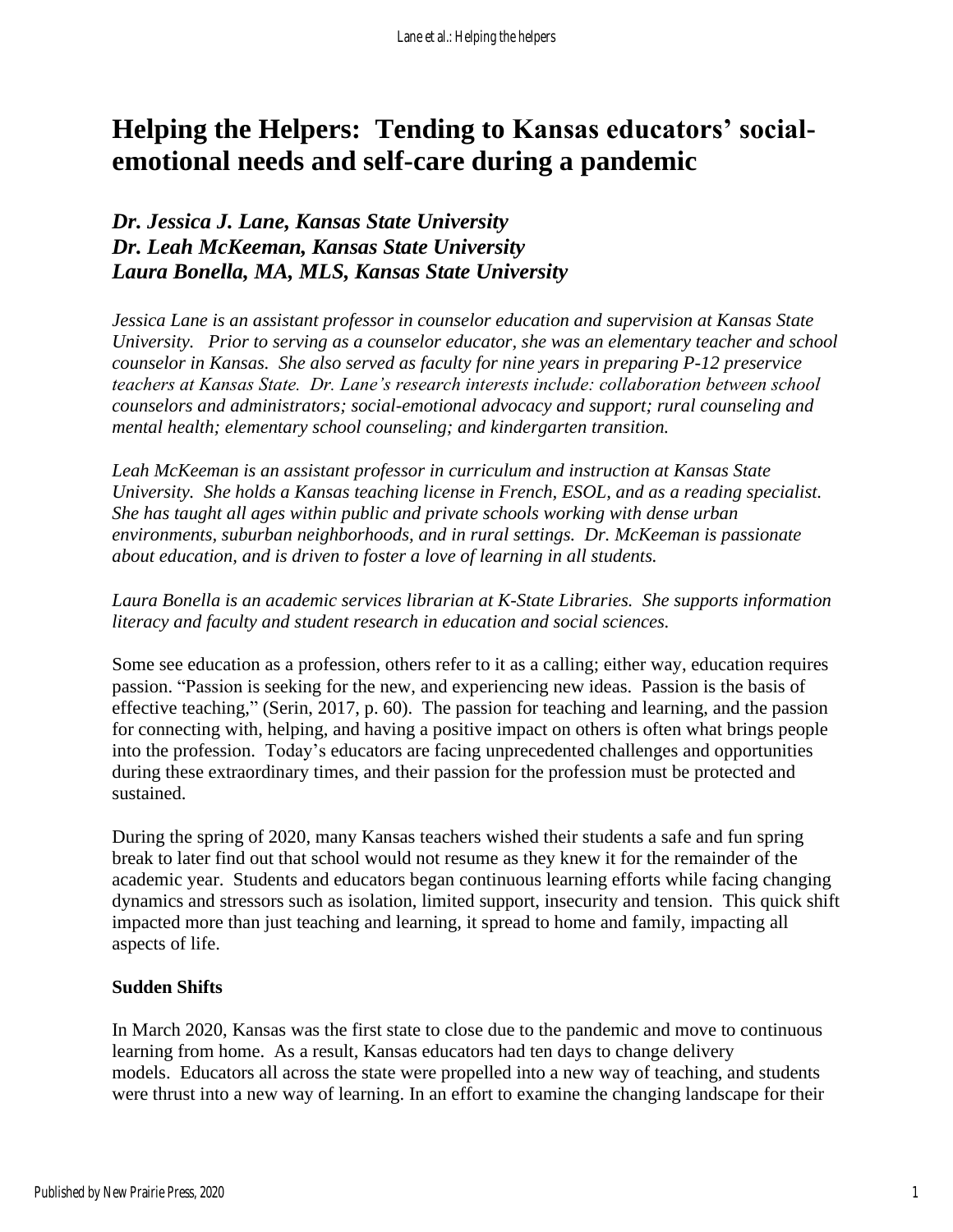students and alumni, Kansas State University College of Education professors created a research team. This diverse group of educators had representation from curriculum and instruction, special education, counseling and student affairs, K-State Libraries, and the dean for research. The multidisciplinary team sought to capture the collective response of educators in the field and elevate teacher, counselor, and administrator voices on their experiences. A survey was conducted in May 2020 as the academic year drew to a close. Questions surrounded the topics of access, engagement, educator resiliency and self-care, and social-emotional well-being. As a land grant institution, Kansas State University's mission is to improve the quality of life for all through education, research, and outreach. A push to review the responses and provide meaningful data to support decisions and stakeholders in the future seemed critical.

As the summer months continued, the increase in COVID cases caused an ever-changing climate around school reopening. While many were weighing in, an educator voice seemed critical in the discussion. The team produced a white paper to share important information to Kansas stakeholders highlighting emerging themes and recommendations. This white paper was shared with professional organizations: Kansas Association of School Boards (KASB); United School Administrators of Kansas (USA-K); and Kansas Department of Education (KSDE).

Key themes that arose in the survey centered on access, resiliency and engagement. More specifically, the areas of teacher resiliency, student resiliency, broadband access, socialemotional learning, and student engagement emerged. While a lot of information was gleaned from this initial survey, what was striking was the social-emotional concern for students and their well-being, as well as the need for educator resiliency and self-care.

#### **Social-emotional needs**

Addressing the social-emotional needs of students has been a growing necessity in Kansas schools, and Kansas has been shifting its idea of student success into a more holistic approach (Lane, 2017-2018). Today's educators recognize the diverse needs of today's P-12 students and acknowledge that "if they want to truly impact lives, they must also be attending to the personal, social, emotional, and developmental needs of the student," (Bonella et al., 2020, p.12). The Kansas State College of Education survey illustrated educators' current concerns and gave voice to current needs around the state. In fact, four out of five survey respondents, or 82% educators surveyed, listed social-emotional well-being as their highest concern; this concern superseded such items as academic concerns, student engagement, and financial considerations. This finding held constant across rural, urban, and suburban school settings. Interestingly, regardless of school classification (1A-6A), 18.7-22.3% stated they felt ill prepared or extremely ill prepared in providing social-emotional support to students. While this means that the majority of educators felt they had these skills, it's concerning that one in five educators do not have adequate training to support students in this way. The findings draw out the needs of students, but also acknowledge that educators themselves feel they need more skills, training and capacity to develop connections and relationships with students who are experiencing a host of circumstances*.*

Caring for students in a time of such uncertainty seems critical. However, while there is serious and necessary demand for caring for the students and families, one population that is gravely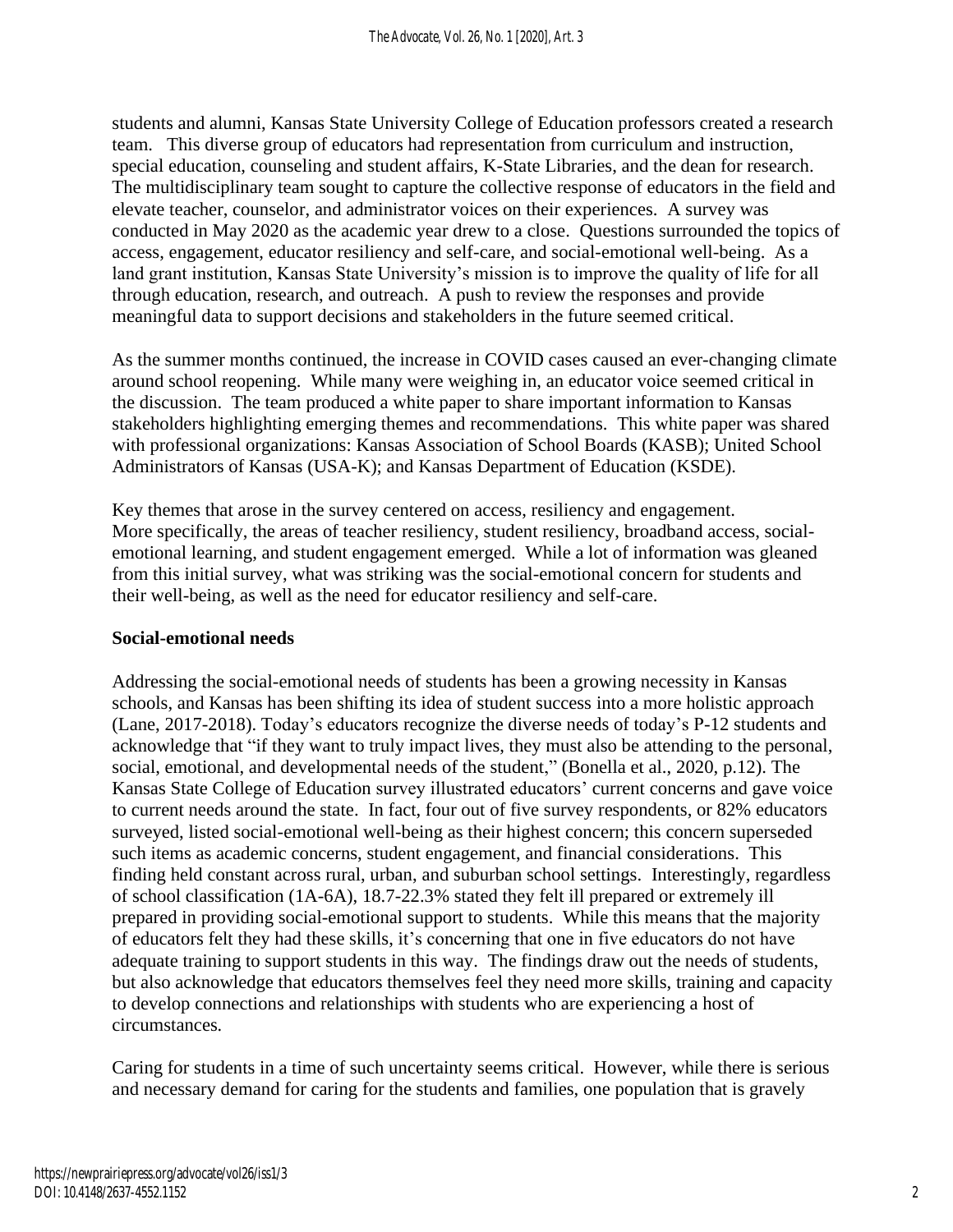being overlooked are the helpers. The educators. Less emphasis is being placed on the wellness and self-care of those who are offering those needed social-emotional supports- those who interact with students, who are shouldering the demands of a changed school environment and altered educational delivery modes, atop of bearing the various social-emotional needs of students, families, etc. Thus, two clear concerns ascend: 1) educators feel ill prepared in providing social-emotional support to students, and 2) educators are shouldering the socialemotional needs of students and others, with little to know training on how to care for themselves or others during this challenging time. Their self-care and mental health must be a priority. The American Academy of Pediatrics (2020) states:

In the same way that students need support to effectively return to school and to be prepared to be ready to process the information they are being taught, teachers cannot be expected to be successful at teaching children without having their mental health needs supported.

Likewise, Doran (2014) notes that "all our work will be better if we are psychologically and physically healthy," (p. 48). Having mentally healthy, well supported educators is important for the safety, well-being and longevity of educators. Additionally, healthy educators are necessary to build a safe, healthy, and consistent environment for students. Such efforts also further the development of positive school culture, climate, and morale (Bonella et al., 2020), and help educators feel valued and engaged, while drawing from their passion and purpose.

#### **It starts with our educators**

Levels of emotional exhaustion, feelings about workload, and job satisfaction impact teachers' well-being and longevity (Showell & Brown, 2019; Skaalvik & Skaalvik, 2011). Today's educators are in a highly demanding and impactful position. While the need for strengthening connections among students and staff is irrefutable, such work must first begin with supporting educators' social-emotional supports and self-care efforts. For years, those in education have long been masters of "doing more with less". They have exemplified and personified this saying often with limited time and minimal resources. In essence, educators have become astute at pulling the proverbial "rabbit out of a hat".

Currently, teachers are being tasked not only with the traditional pre-COVID needs of a classroom, but with new safety protocols, and providing instruction and engagement simultaneously through multiple modes of delivery. Many teachers are taxed with addressing student needs of those in their classroom combined with the synchronized demands of remote learners. Furthermore, today's teachers are under additional scrutiny where parents are critiquing and analyzing delivery, content, engagement, etc. of hybrid and remote learning opportunities. Each day teachers are putting on a brave face and concurrently serving as teachers, IT support, parents, counselors, and the like. This takes tremendous mental and emotional bandwidth. Today's school counselors are trained in providing career, academic and social-emotional support. Prior to the pandemic, school counselors in Kansas were often serving one and a half to two times the recommended ratio of students (American School Counselor Association, 2020) on a whole host of issues. Real or perceived, rising pressure is placed upon school counselors in providing interventions and support to a population who is increasingly fraught with elements of fear, isolation, loneliness, and elevated levels of anxiety, depression,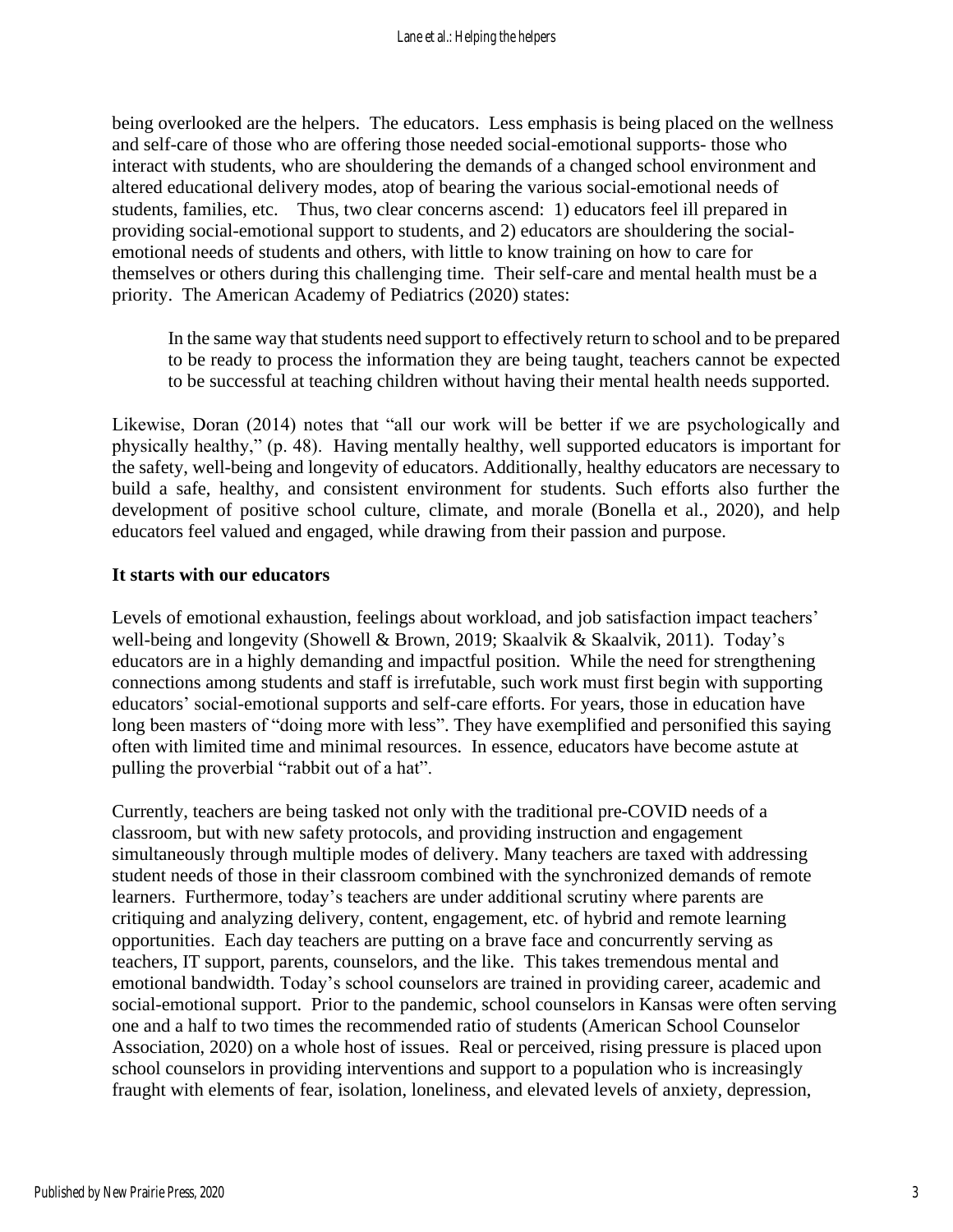and suicidal ideations (American Academy of Pediatrics, 2020*).* Administrators are attempting to navigate logistics and protocols, where one decision leads to 100 more, and every answer seems imperfect. They often find themselves caught between the demands of health guidelines, district leadership, and community demands and perceptions, while balancing the practical challenges of making education in a pandemic work, while leading and supporting educators within their building.

At the time of this writing, the day-to-day logistics and the social-emotional needs are great. This chronic sustained level of stress becomes tiresome and draining on even the healthiest and resilient of individuals. Educators themselves are currently dealing with all of the multifaceted challenges of the pandemic in addition to navigating new forms of teaching, delivery, and engagement. While teachers, school counselors, and administrators have many skills and strengths to draw from in the direst of circumstances, they are still human and many of the current demands seem unsustainable. Now, perhaps more than ever, we need to support the social-emotional needs of our teachers, school counselors, and administrators. Educators' wellbeing, physical and psychological safety, and mental health must be a priority. For a myriad of reasons, it is clear that emphasis must be placed on tending to the needs of Kansas educators' well-being. While professional development is helpful, the recommended support must be simple, ongoing, self-sustaining, and meaningful. In an effort to maintain educator passion and performance, the following messages around self-care, building social-emotionally competent classrooms and school climates must be considered.

#### **Self-care**

First and foremost, educators must participate and practice ongoing self-care. The old adage, "you can't help others if you don't help yourself" holds true. Teachers, school counselors, and administrators have the important role of tending to the academic, social, and emotional demands of many, but that success is predicated on the well-being of the educator. As educators consider their own self-care, four levels of focus must be present.

Four levels of focus: At different phases in your life you may place more emphasis on different levels, but plan to tend to all four areas throughout the week. If components become unbalanced, it makes it more difficult to function at optimal levels, and fatigue and burnout can set in.

*Private*. Private time is time spent focusing on yourself, or "alone time". It is time spent recharging, reflecting, recalibrating, and enjoying time on your own. This allows the chance to process, prepare, and reengage. For many of us, private time patterns have been altered during the pandemic. You may be experiencing far less private time or far more. Neither extreme is good, and both can impact social-emotional health.

*Personal.* Personal time is time spent focusing on your closest others. This could be a dear friend, immediate family, and/or a romantic partner. This allows for more intimate, meaningful, trust-filled conversations and experiences.

*Social.* Social time is time spent interacting with others outside of your closest circle friends, groups, and organizations. Social gatherings have been impacted by the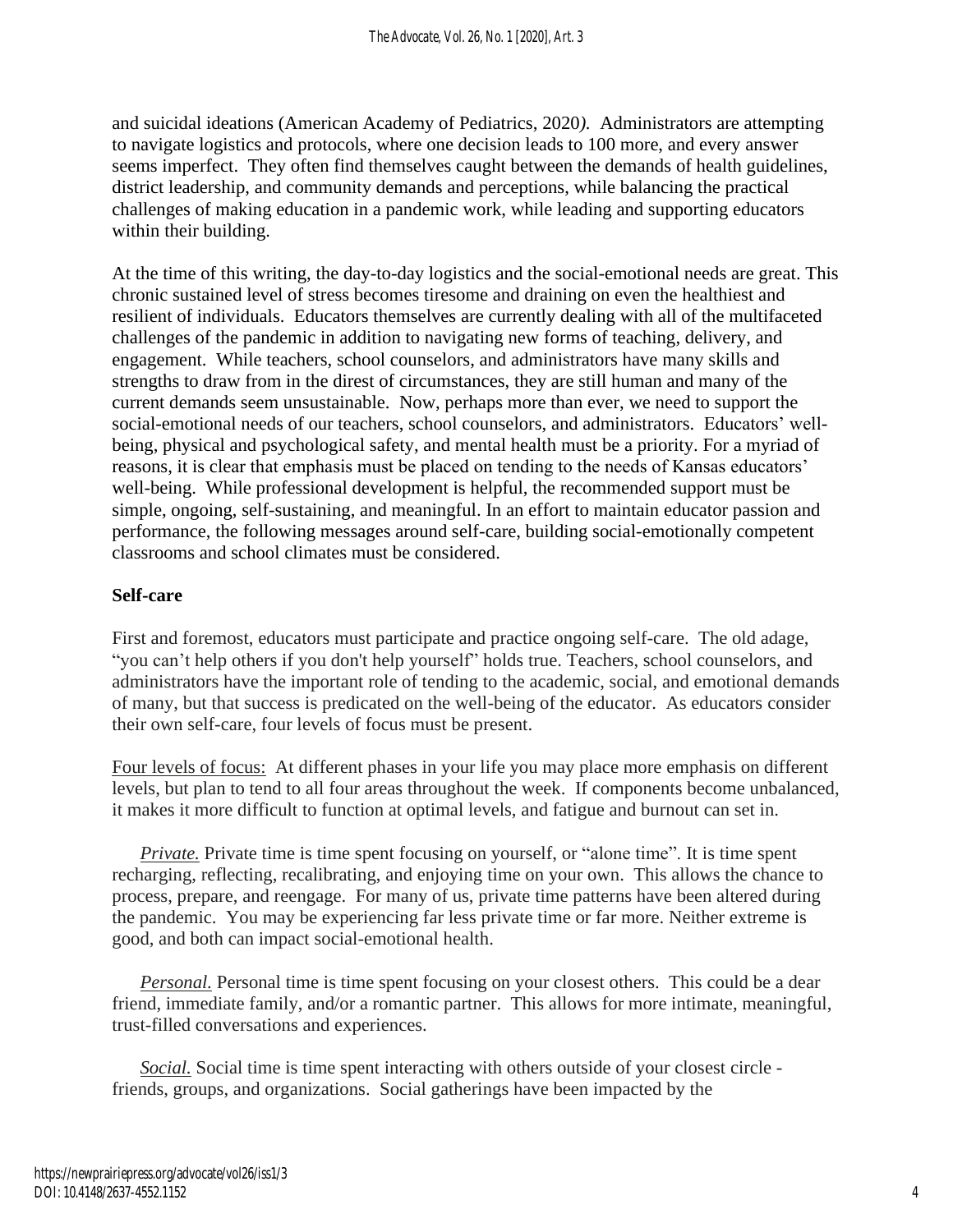pandemic. Being socially connected while remaining socially distant remains an important and necessary balance during the pandemic. Such interactions have recently called for creativity with drive-by celebrations, outdoor events, window visits, virtual meetings, parties and get-togethers.

*Professional.* Professional time is time focused on a purpose such as work or school. For many people in the education profession, the professional self is occupying a large portion of time and energy.

Currently with the additional demands and strain of COVID-19, educators may be imbalanced in focus. Reviewing use of time is an easy way to recalibrate and intentionally provide self-care in areas of deficit. For most educators, the professional self is currently occupying a lot of time and energy. A weekly check-in on how you're tending to your private, personal, and social selves is important for social-emotional well-being.

#### **Give permission and reminders for self-care**

While educators might believe otherwise, it isn't heroic to neglect ourselves for the sake of others. If you are struggling to identify one of these parts of self in your self-care, the authors challenge you to revisit your current demands, or ask others for help. The nature of educators is to be helpful to others; however, this should not come at the expense of one's self. It is true, we cannot pour from an empty cup. Setting reasonable boundaries around professional work is essential. Those boundaries help protect and sustain relationships and help to mitigate burnout. In example, holding a healthy boundary of "I will not do school related work on Saturdays" or "I will not respond to emails after 6 p.m. until the following day" helps one to compartmentalize, refocus, and recharge. In addition to setting reasonable boundaries, self-care comes from applying the tenets of compassion and grace to yourself and to those around you. Compassion is defined as "a deep awareness of and sympathy for another's suffering" and grace is "a polite and thoughtful way of behaving (vocabulary.com, n.d.). We are often our worst critics, and as educators know, there is always more work that can be done. Remember that the most important relationship you have is with yourself.

#### **Classroom connections**

Along with taking care of one's self, teachers need to get back to the basics of teaching by focusing on forging and cultivating student relationships. Arguably, it is the personal connections that teachers foster with students that are what ignite and sustain passion, purpose, and learning for students and teachers alike.

Get back to the basics of developing relationships. For many, social-emotional connections are forged not during instructional moments, but during the cursory moments within the day such as visits in the hallway between passing periods, attending extracurricular events of students, quick informal check-ins about interests, downtime within classroom instruction, or seeing one another out within the community. An additional challenge during pandemic instructional delivery is forging new relationships and connections in virtual modes, or modified, sterile, in-person classrooms. Again, finding ways to connect is essential. Be intentional implementing and explaining the rationale these simple and brief activities like morning meetings, check-in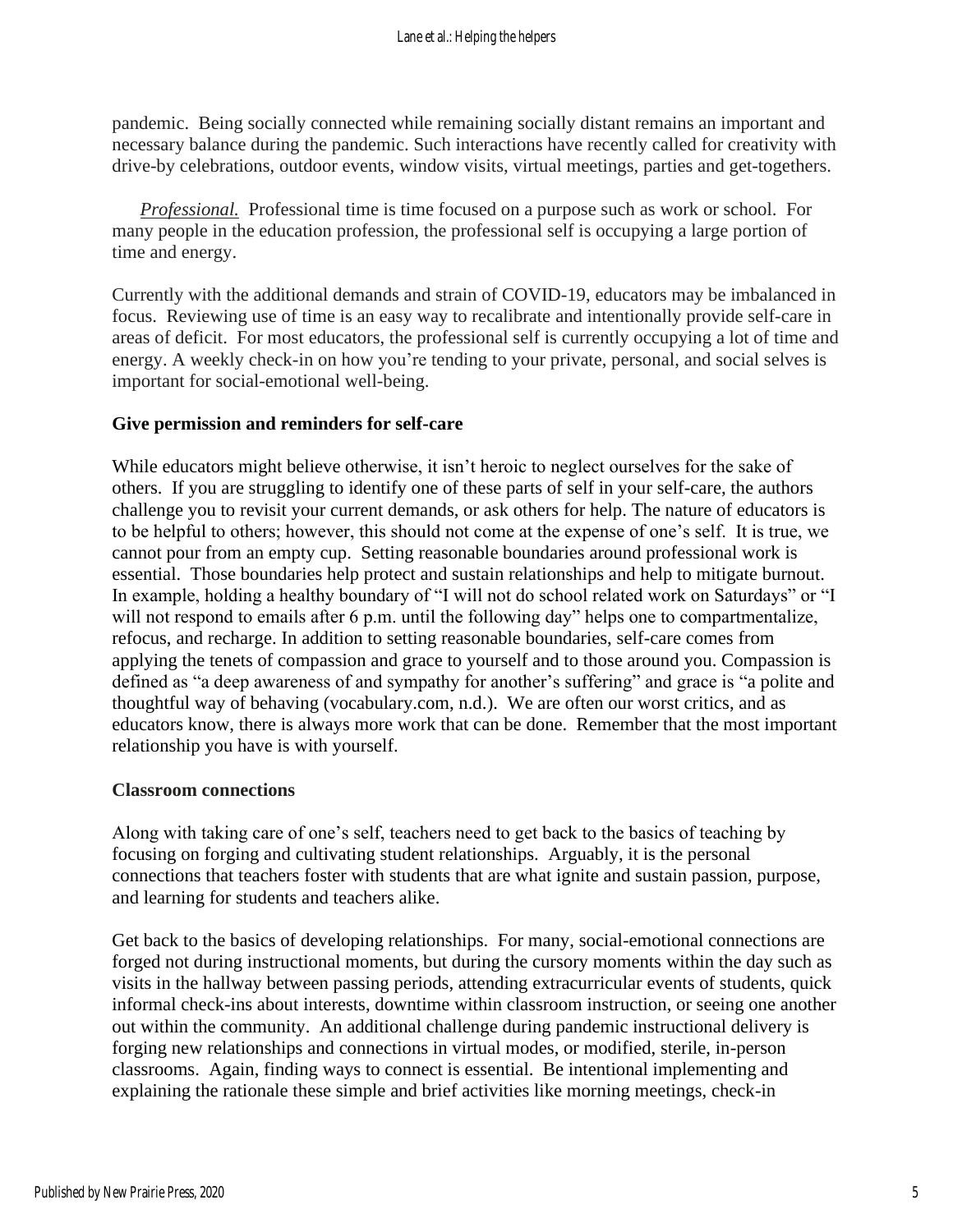activities, ice breakers, etc. Stating, "I'm spending the first 5 minutes of class to check in with each of you" or "it's important to me to get to know you better" does not take long, but it goes a long way in developing relationships and building rapport. By developing a classroom environment that supports the social-emotional needs of students, teachers will not only strengthen the social-emotional needs of students, but will concurrently enhance socialemotional well-being for themselves.

#### **Helping the helpers**

In addition to intentional self-care, and taking time to develop a safe and supportive classroom environment, administrators must establish a healthy and supportive school culture. In an effort to support staff, administrators need to set the tone for the importance of communication, support, and community, to help teachers, school counselors, and staff feel that they are not alone. COVID-19 can feel isolating. The barriers for effective communication can be perceived as greater, while connections with one another can feel minimal. In addition, the evolving nature of our world via politics, social unrest, and financial uncertainty can further feelings of disconnect and divisiveness as well as produce mounting fear and fatigue. It is important to develop a school environment where reaching out to those within their support groups, such as fellow educators, family, friends, etc. is supported. A culture of connection, community and consistency must be re-established (Kaiser Permenante, 2020). Likewise, staff need to be reminded that they are still dynamic educators. While much change has occurred in the world of education over the last six months, some things have remained constant. Teachers still know how to teach, school counselors still know how to support and advocate, and administrators still know how to lead. Teachers are masters in their content area, skilled in delivering academic instruction, taught how to provide modifications and differentiated instruction, and joined the profession for their love of students and learning. While delivery models may have changed, pedagogy, content knowledge, and one's passion still remain. As the demands on school counselors and administrators have grown exponentially, the expertise and skill sets of leadership, advocacy, relationship building, and developing climate and culture remain as critical areas of expertise for supporting students, staff, and families. Help educators to recognize that their ability to make an impact is not compromised. Students need support and modeling, and teachers, school counselors, and administrators, with proper self-care, are poised and positioned to offer those necessary supports.

#### **Remember your why**

During these unprecedented times, and with unique hurdles to overcome, it is vital that educators remember their why. Why they became an educator. The magical moments when learning clicks, the relationships built with and among students, the genuine moments shared as a community of learners. These reasons and many more exist for educators on a daily basis. While it often takes time for these moments to be actualized and recognized; these opportunities must be held onto and sought. It is these moments that make education unique, that allow the scope of impact to stretch much farther than content, classroom, and daily interactions. This daily work impacts the future of our students and allows us to be a part of their transformation as learners, and global citizens. Remember that we as educators can impact, influence, and do. By maintaining this focus, we facilitate an optimistic stance that can empower in the face of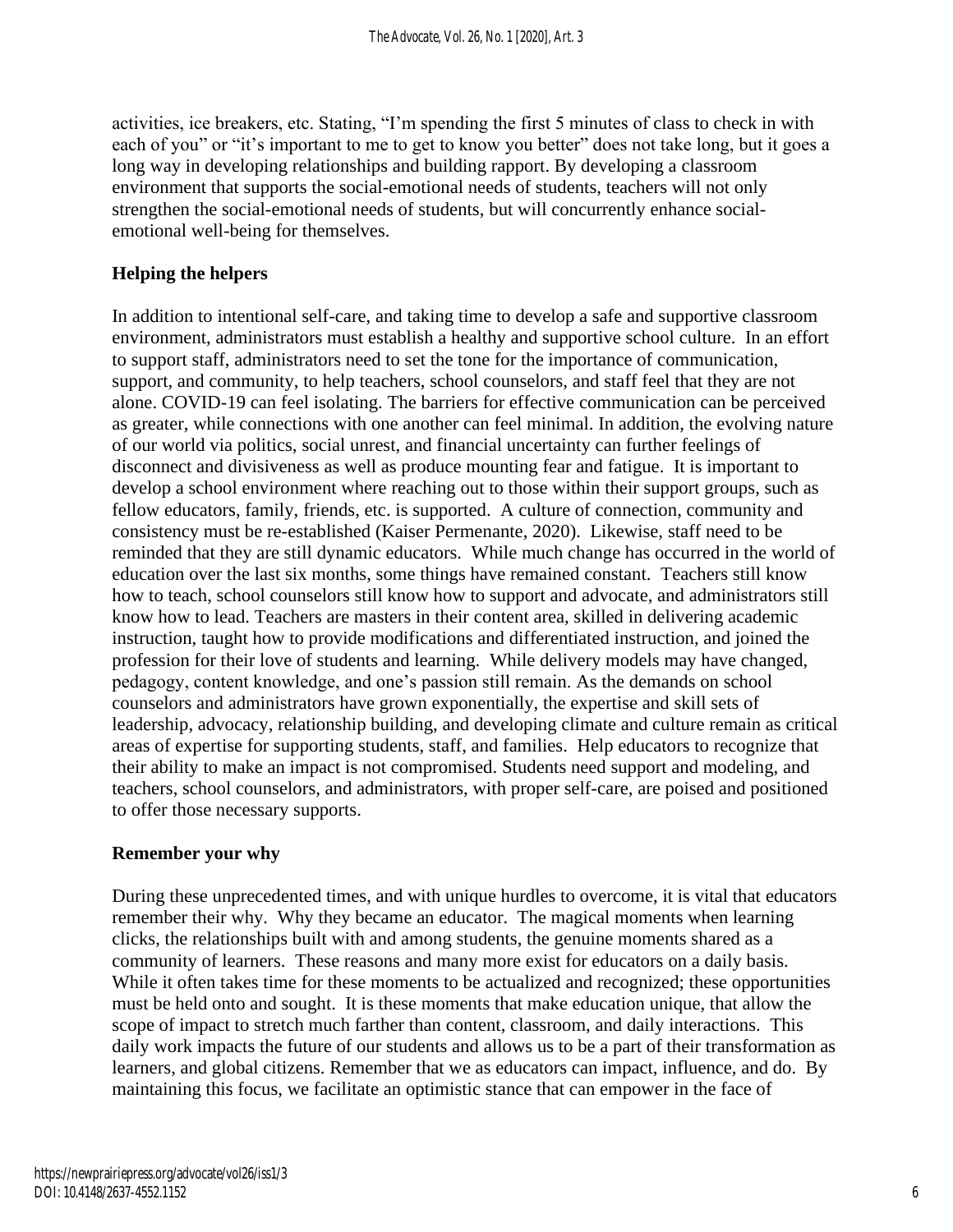unparalleled challenges. The role of the educator cannot be understated; their significance is paramount. As Hiam Ginott said,

I've come to a frightening conclusion. I am the decisive element in the classroom. It's my personal approach that creates the climate. It's my daily mood that makes the weather. As a teacher, I possess a tremendous power to make a child's life miserable or joyous. I can be a tool of torture or an instrument of inspiration. I can humiliate or humor, hurt or heal. In all situations, it's my response that decides whether a crisis will be escalated or deescalated, and a child humanized or de-humanized, (1972, p. 15).

With the deluge of decisions educators make on a daily basis, as educators we must remember why we entered this noble profession, remain optimistically empowered, and focus on factors we can control.

#### **Closing**

On a typical day, pre-COVID-19, educators are pulled in many directions, making hundreds, if not thousands, of quick decisions. Today those dynamics are heightened with varied and additional competing needs. What has not changed is the essential role of the teacher. The teacher is one of the largest influencers of student successful and learning (Jimerson & Haddock, 2015). As exceptional educators, we are passionate about learning, teaching, and connections that are made as a result. Passion helps frame and drive professional work, but passion alone cannot sustain educators in today's world. Daily decisions we can make and can control are ones that enable our efforts toward resilience and promote self-care. We can only bring our best to our students, families, and everyday interactions if we first focus on making sure we are physically and mentally well, grounded, and socially-emotionally connected. This is not superfluous, it is essential. Good pedagogy posits modeling learning for students. During this time of pandemic, we must model healthy interactions and connectedness, if we don't reach out to one another, and take care of ourselves in the process, we don't stand a chance in supporting our students and families in these same areas.